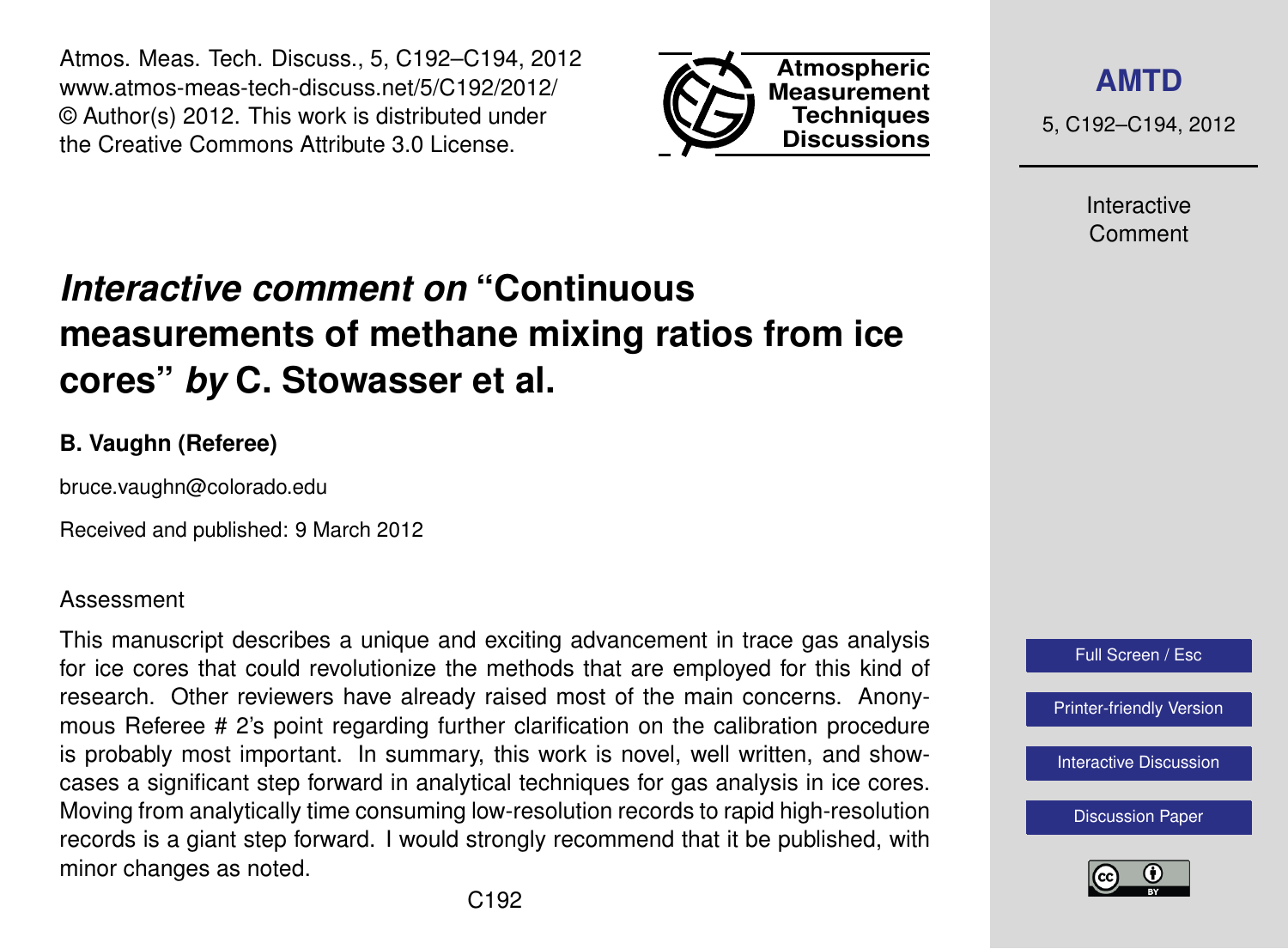**Specifics** 

1.Incorporate the changes recommended by Eugseter and Referee # 2.

2.Page 215. When describing the performance of the gas extraction module as being dependent on the pressure gradient over the hydrophobic membrane, it is not entirely clear from the text as to how this was achieved. Down-stream pressure control within the cavity is explained, but (unless I missed it), not within the micro-module. For example, do pressure pulses from the peristaltic pump interfere with the pressure regime in the gas extraction system, or is that not a problem? A brief explanation would help.

3.Referee # 2 questions the 300 ppmv moisture level achieved with the Nafion drying system, which was measured by the WS-CRDS analyzer. It might be explained by the fact the analyzer may simply not be that well calibrated at this low end?

4.Page 216, lines 17-18, typo/wording. "To prevent air reaches the gas extraction module. . ." should read 'To prevent air from reaching the gas extraction module. . .'.

5.Page 223, lines 4-5. To improve resolution, the pressure in the cavity was reduced from 225 mbar to 60 mbar. No mention is made if any tests were made to determine the optimum modified pressure. Could lower pressure work, or is this the practical limit. This might be useful to readers.

6.The plots in Figure 4 need labels for A & B. It would also help to explain that the green lines are the ice core measurements in 4A. Could better results be obtained by using a suite of CH4 concentration standards so that the calibration sequence could end with air that would be closer to the value of samples (as determined from the most recently analyzed core)? Less ice might be lost to memory of the system?

7.Figure 7C could be improved by giving the two different transfer functions different symbols or colors so the reader could readily discern between original and modified analyzer.

**[AMTD](http://www.atmos-meas-tech-discuss.net)**

5, C192–C194, 2012

Interactive Comment

Full Screen / Esc

[Printer-friendly Version](http://www.atmos-meas-tech-discuss.net/5/C192/2012/amtd-5-C192-2012-print.pdf)

[Interactive Discussion](http://www.atmos-meas-tech-discuss.net/5/211/2012/amtd-5-211-2012-discussion.html)

[Discussion Paper](http://www.atmos-meas-tech-discuss.net/5/211/2012/amtd-5-211-2012.pdf)